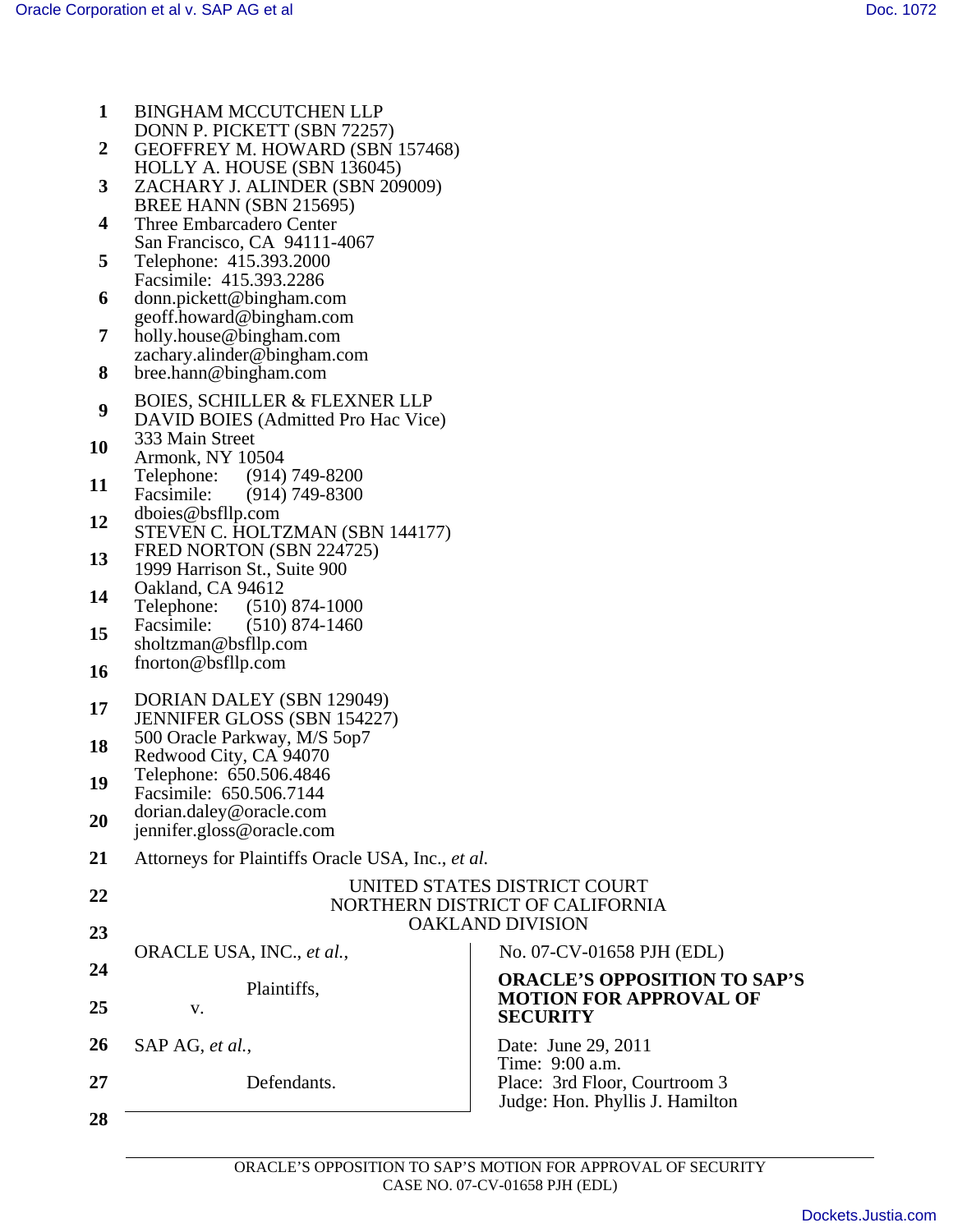## **1 I. INTRODUCTION**

**2 3 4 5 6 7 8**  SAP provided Oracle with its proposed bond on Monday. Oracle provided a few important revisions on Wednesday, which fall into three categories: (1) correct errors in the original bond language; (2) clarify language that creates an unnecessary risk of confusion; and, (3) add standard bond language that increases security and efficiency for the Parties and the Court. SAP rejected each proposed revision as either "irrelevant" or "non-substantive," implying that it would take too long to get the sureties to agree to any language changes. The Court should modify SAP's proposed bond for three reasons.

**9 10 11 12 13**  *First,* the errors in the bond language are real and alone require modification of the proposed bond. For example, SAP has included parties that did not receive – and cannot execute on – the money judgment. Oracle International Corporation ("OIC") alone received the money judgment, and only OIC, its successors, or its assignees may execute on the judgment. Oracle USA and Siebel Systems simply should not be parties to the bond.

**14 15 16 17 18**  *Second,* some language creates a serious risk of confusion as to the obligations of the sureties and conditions of the bond. For example, the last sentence of the first "NOW, THEREFORE" clause is missing one or more words in the middle of the phrase "as the said may adjudge." The risk of mistake or misunderstanding with regard to obligations and conditions on a bond of this size is not a trivial matter, particularly when it easily can be remedied up-front.

**19 20 21 22 23 24 25 26**  *Third,* the standard bond language that Oracle added at the end of SAP's proposed bond increases the security for the Parties and the procedural efficiency of executing on the bond in the event of default or refusal to obey a court order by one or more of the sureties. Given large the number and diverse nature of the sureties involved in this bond, this language makes even more sense than in a typical bond. Indeed, at least two of the same sureties chosen by SAP have previously agreed to this language for bonds entered in the Northern District of California. There is no reason (and SAP provides none) to reject a more secure bond and a more efficient process for executing on the bond.

- **27 II. FACTUAL BACKGROUND**
- **28**

On April 29, 2011, the Court entered the Revised Order granting the Motion for

1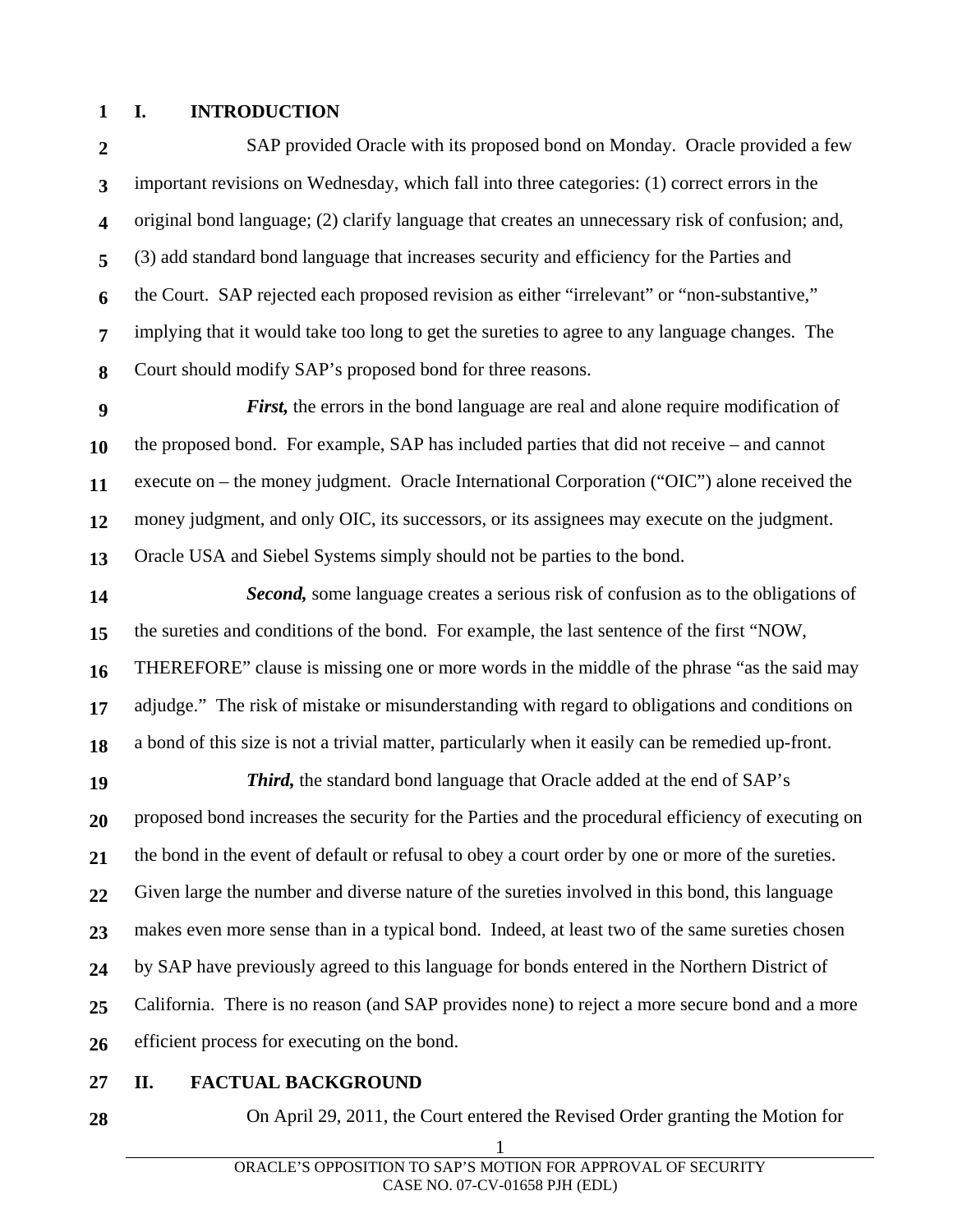**1 2 3 4 5 6 7 8 9 10 11 12 13 14 15 16 17 18 19 20 21 22 23 24 25 26**  Stay of Execution of Judgment Through Appeal and Approval of Proposed Security Pursuant to FRCP 62 (ECF No. 1069), filed by Defendants SAP AG, SAP America, Inc., and TomorrowNow, Inc. ("SAP"). That same day Oracle sent SAP an email seeking to work with SAP on the bond format, in the hopes that the Parties could agree in advance on the bond and file a stipulated motion to approve it. *See* Declaration of Zachary J. Alinder ISO Opp. to Mot. for Approval of Security ("Alinder Decl."), Ex. A. SAP did not respond. *See id.*, ¶ 2. So, Oracle sent a follow-up message to SAP on May 11th, stating: "Our hope is that the Parties will be able to stipulate that the bond secured by SAP complies with the Court's order and provides adequate security under Rule 62 and Local Rule 65.1." *See id*., Ex. B. SAP responded on May 16th by providing "the bond form that Defendants intend to file this week" and requesting Oracle to stipulate to it. *See id*., Ex. C. Oracle provided its proposed revisions on May 18th, along with redline and clean versions of Oracle's proposed bond format, and an explanation of the reasons for the proposed revisions. *See id*., Ex. D (email) & Ex. E (Oracle's redlines of proposed bond revisions). On May 19th, SAP rejected Oracle's proposed revisions, implying that it would be too difficult and time-consuming to vet changes among the surety group. *See id*., Ex. F. SAP again requested that Oracle stipulate to its proposed bond format. *Id*. Oracle responded later in the day that it would then provide its proposed revisions to the Court, and SAP filed its Motion for Approval of Bond the next day. *See id*., Ex. G; *see also* ECF No. 1070 (SAP's Motion for Approval). **III. THE COURT SHOULD ORDER SAP TO MODIFY THE BOND AND RE-FILE IT FOR APPROVAL A. SAP Should Correct The Errors In The Bond Language**  OIC alone received the money judgment in this case. *See* ECF No. 1036 (Judgment). Therefore, only OIC, its successors, and/or assignees can execute on the money judgment. In error, SAP added Oracle USA, Inc. and Siebel Systems, Inc. to the first paragraph of the bond as parties, $<sup>1</sup>$  to whom the sureties "are held and firmly bound unto" in the amount of</sup>  $\overline{a}$ 

**27 28**  1 SAP's Motion claims that Oracle is not a "party" to the bond. ECF No. 1070 at 2:11-13. SAP's bond language itself does not make this distinction, but in any event, the distinction is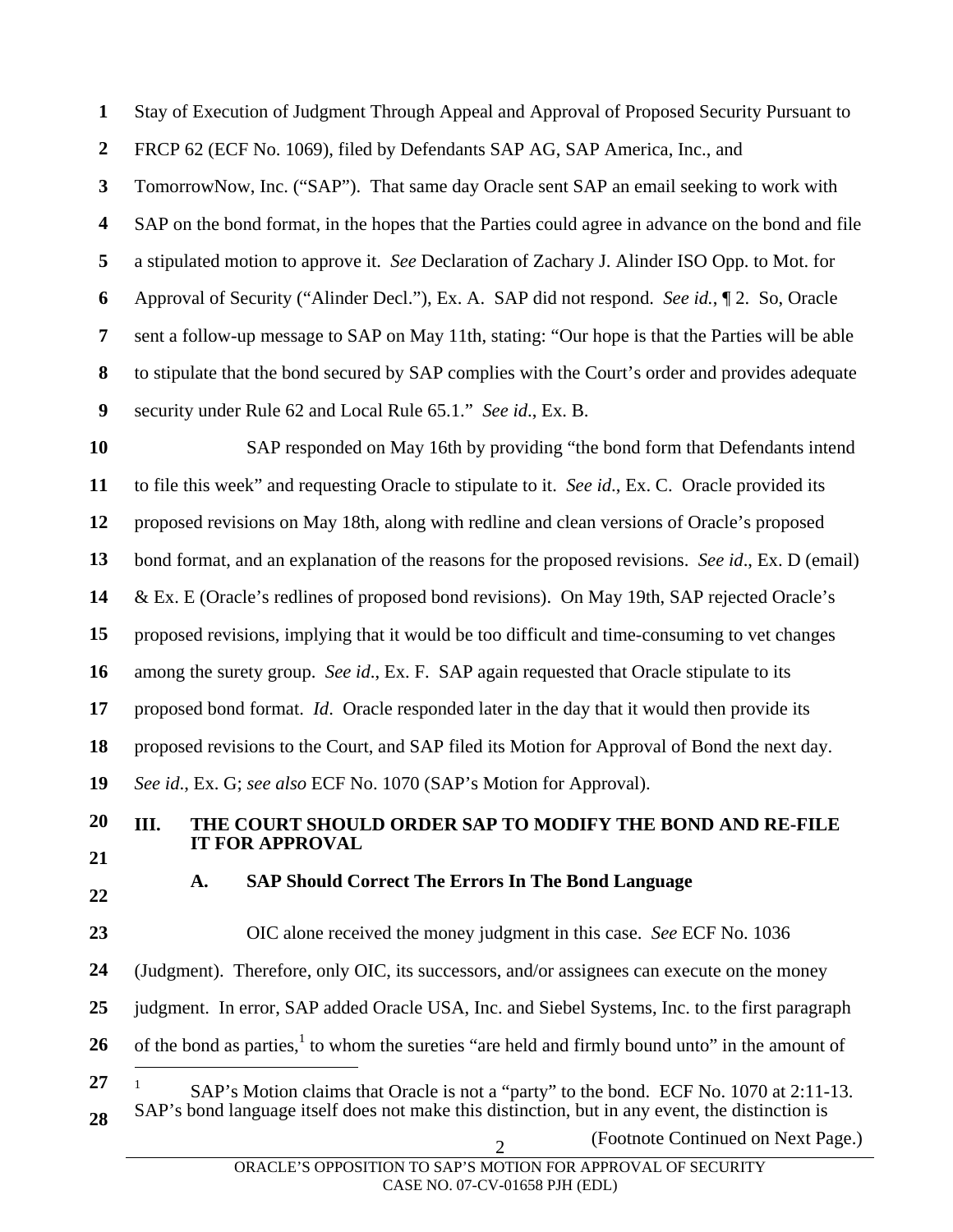**1 2**  the bond. Alinder Decl., Ex. C (SAP's attached bond format). SAP also failed to include OIC's successors and assignees in the bond language.

**3 4 5 6 7 8 9 10**  These errors are not irrelevant or inconsequential. Oracle USA merged into Sun Microsystems and was concurrently renamed Oracle America, Inc. on February 15, 2010. *See* ECF No. 762 at n.1 (Order re MSJs). Similarly, Oracle acquired Siebel Systems, Inc. in 2006 and merged its operations into Oracle's. This history illustrates the importance of including the standard language regarding successors and assignees. There is also no need for the confusion created by incorrectly identifying the party to which the sureties are bound. SAP should simply revise the bond so that it correctly reflects the appropriate judgment creditor and acknowledges the possibility of future successors and assignees.

**11** 

## **B. SAP Should Correct Confusing, Unclear And Improper Bond Language**

**12 13 14 15 16 17 18**  There is also no need to risk confusion regarding the obligations of the sureties or the conditions of the bond. Oracle proposed the minimum changes necessary to clarify these obligations and conditions. These revisions include adding missing words between "the said" and "may adjudge" in the "NOW THEREFORE" paragraph, as well as changing "as surety" in paragraph 6 to "each surety." *See* Alinder Decl., Ex. E (Oracle's redlines of proposed bond revisions). These revisions do not change the obligations of the surety or conditions of the bond, but merely clarify those obligations and conditions for the Parties, the sureties, and the Court.

**19** 

## **C. SAP Should Add Proposed Standard Bond Language**

**20 21 22 23 24**  Finally, Oracle proposed one additional sentence at the end of SAP's proposed bond. This sentence accomplishes two things. First, it includes the standard bond language that, in the event a surety either defaults or refuses to obey any court order requiring payment (often described in bonds as "contumacy"), the Court may summarily "render judgment against the Surety in accordance with its obligation and award execution thereon." *See id.*, Ex. E. This

**25** 

 $\overline{a}$ 

**<sup>26</sup>**  (Footnote Continued from Previous Page.)

**<sup>27</sup>**  irrelevant. Oracle is an intended beneficiary of the bond, and whether SAP wants to label it a "party" or not does not change the fact that SAP's bond erroneously lists Oracle USA and Siebel Systems as taking part of the money judgment and bond securing it.